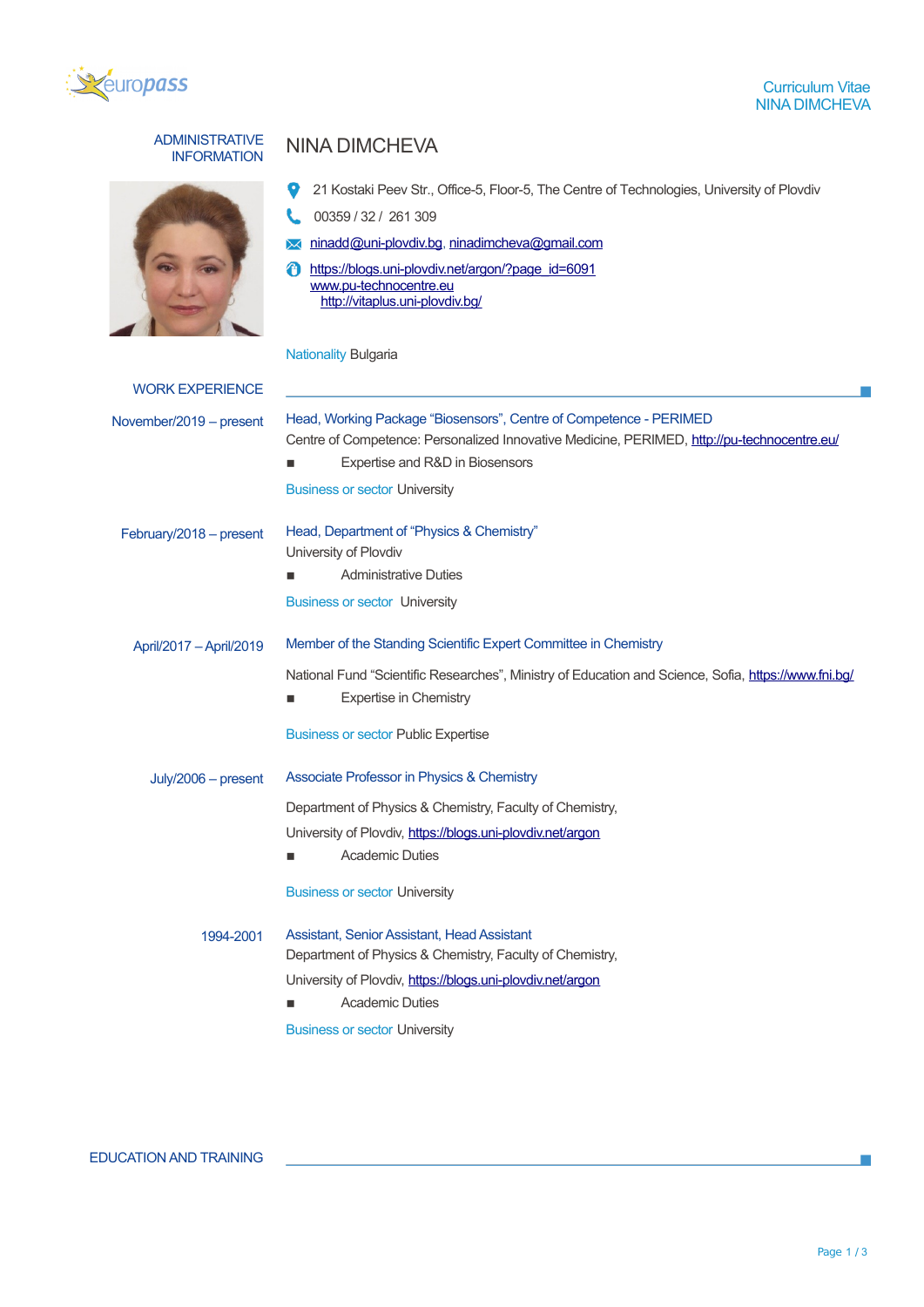

| 2002-2003                                                                                                                                                                                                                                                                                                                                                                                                                                                                                             |                                                                                                                                                                                                      |         |                                                                  |                   | Level-8 / EQF  |  |                        |
|-------------------------------------------------------------------------------------------------------------------------------------------------------------------------------------------------------------------------------------------------------------------------------------------------------------------------------------------------------------------------------------------------------------------------------------------------------------------------------------------------------|------------------------------------------------------------------------------------------------------------------------------------------------------------------------------------------------------|---------|------------------------------------------------------------------|-------------------|----------------|--|------------------------|
|                                                                                                                                                                                                                                                                                                                                                                                                                                                                                                       | PDD /Post-Doctoral Degree/ in Bioelectrochemistry                                                                                                                                                    |         |                                                                  |                   |                |  |                        |
|                                                                                                                                                                                                                                                                                                                                                                                                                                                                                                       | Lund University, City of Lund, Sweden, www.lunduniversity.lu.se                                                                                                                                      |         |                                                                  |                   |                |  |                        |
| 2001                                                                                                                                                                                                                                                                                                                                                                                                                                                                                                  |                                                                                                                                                                                                      |         |                                                                  |                   | Level-8 / EQF  |  |                        |
|                                                                                                                                                                                                                                                                                                                                                                                                                                                                                                       | PhD in Physics & Chemistry<br>Senior Research Assistant in Physics & Chemistry, Supreme Committee on Attestations, Sofia                                                                             |         |                                                                  |                   |                |  |                        |
|                                                                                                                                                                                                                                                                                                                                                                                                                                                                                                       |                                                                                                                                                                                                      |         |                                                                  |                   |                |  |                        |
| PhD Title: Enzyme and Electrochemical Reactions with Immobilized Enzymes set on<br><b>Carbon Matrices</b>                                                                                                                                                                                                                                                                                                                                                                                             |                                                                                                                                                                                                      |         |                                                                  |                   |                |  |                        |
| 1985 - 1990                                                                                                                                                                                                                                                                                                                                                                                                                                                                                           |                                                                                                                                                                                                      |         |                                                                  |                   | Level-7 / EQF  |  |                        |
|                                                                                                                                                                                                                                                                                                                                                                                                                                                                                                       | MSc / Master in Chemistry, Major: Theoretical Chemistry and Chemical Physics                                                                                                                         |         |                                                                  |                   |                |  |                        |
|                                                                                                                                                                                                                                                                                                                                                                                                                                                                                                       | Faculty of Chemistry, University of Sofia, Bulgaria https://www.uni-sofia.bg                                                                                                                         |         |                                                                  |                   |                |  |                        |
|                                                                                                                                                                                                                                                                                                                                                                                                                                                                                                       |                                                                                                                                                                                                      |         |                                                                  |                   |                |  |                        |
| <b>PERSONAL SKILLS</b>                                                                                                                                                                                                                                                                                                                                                                                                                                                                                |                                                                                                                                                                                                      |         |                                                                  |                   |                |  |                        |
| Mother tongue(s)                                                                                                                                                                                                                                                                                                                                                                                                                                                                                      | Bulgarian                                                                                                                                                                                            |         |                                                                  |                   |                |  |                        |
|                                                                                                                                                                                                                                                                                                                                                                                                                                                                                                       |                                                                                                                                                                                                      |         |                                                                  |                   |                |  |                        |
| Other language(s)                                                                                                                                                                                                                                                                                                                                                                                                                                                                                     | <b>UNDERSTANDING</b>                                                                                                                                                                                 |         |                                                                  | <b>SPEAKING</b>   | <b>WRITING</b> |  |                        |
|                                                                                                                                                                                                                                                                                                                                                                                                                                                                                                       | Listening                                                                                                                                                                                            | Reading | Spoken interaction                                               | Spoken production |                |  |                        |
| English                                                                                                                                                                                                                                                                                                                                                                                                                                                                                               | B/2                                                                                                                                                                                                  | C/1     | B/2                                                              | B/2               | C/1            |  |                        |
|                                                                                                                                                                                                                                                                                                                                                                                                                                                                                                       |                                                                                                                                                                                                      |         | Replace with name of language certificate. Enter level if known. |                   |                |  |                        |
| Russian                                                                                                                                                                                                                                                                                                                                                                                                                                                                                               | B/2                                                                                                                                                                                                  | B/2     | B/2                                                              | B/1               | B/1            |  |                        |
|                                                                                                                                                                                                                                                                                                                                                                                                                                                                                                       |                                                                                                                                                                                                      |         | Replace with name of language certificate. Enter level if known. |                   |                |  |                        |
| French                                                                                                                                                                                                                                                                                                                                                                                                                                                                                                | A/1                                                                                                                                                                                                  | AV1     | A/1                                                              | A/1               | A/1            |  |                        |
|                                                                                                                                                                                                                                                                                                                                                                                                                                                                                                       | Replace with name of language certificate. Enter level if known.                                                                                                                                     |         |                                                                  |                   |                |  |                        |
|                                                                                                                                                                                                                                                                                                                                                                                                                                                                                                       | Levels: A1/2: Basic user - B1/2: Independent user - C1/2 Proficient user<br>Common European Framework of Reference for Languages                                                                     |         |                                                                  |                   |                |  |                        |
| <b>Communication skills</b>                                                                                                                                                                                                                                                                                                                                                                                                                                                                           | Skills to communicate with people from various nationalities and cultures;<br>■<br>Skills to communicate in inter-cultural environment;<br>Skills to team-work, ready to support, if asked for;<br>٠ |         |                                                                  |                   |                |  |                        |
|                                                                                                                                                                                                                                                                                                                                                                                                                                                                                                       |                                                                                                                                                                                                      |         |                                                                  |                   |                |  |                        |
| Organisational / managerial skills                                                                                                                                                                                                                                                                                                                                                                                                                                                                    | Head of two Research Projects - financed by the National Fund "Scientific Researches",<br>Sofia                                                                                                      |         |                                                                  |                   |                |  |                        |
|                                                                                                                                                                                                                                                                                                                                                                                                                                                                                                       | Mentor of PhD Students (two graduated, and two under mentoring phase);<br>Mentor of Bachelor/Master Students (over 20);                                                                              |         |                                                                  |                   |                |  |                        |
| Good level of computer proficiency<br>Job-related skills<br>Internet search engines, work with specialized chemical and bibliographical software;<br>practical work with different types of electrochemical equipment (potentiostats, galvanostats,<br>electrochemical impedance spectroscopy);<br>Practical work with different types of spectrometers;<br>Excellent command of Microsoft Office™ tools;<br><b>Computer skills</b><br>▬<br>working On-line for with students (since March/2020)<br>■ |                                                                                                                                                                                                      |         |                                                                  |                   |                |  |                        |
|                                                                                                                                                                                                                                                                                                                                                                                                                                                                                                       |                                                                                                                                                                                                      |         |                                                                  |                   |                |  | <b>Driving licence</b> |
| <b>ADDITIONAL INFORMATION</b>                                                                                                                                                                                                                                                                                                                                                                                                                                                                         |                                                                                                                                                                                                      |         |                                                                  |                   |                |  |                        |

## **SPECIALIZATION AND RESEARCH VISITS**

2010 – Ruhr-University, Bochum, Germany (2 months): Research on Electrocatalytic Systems;